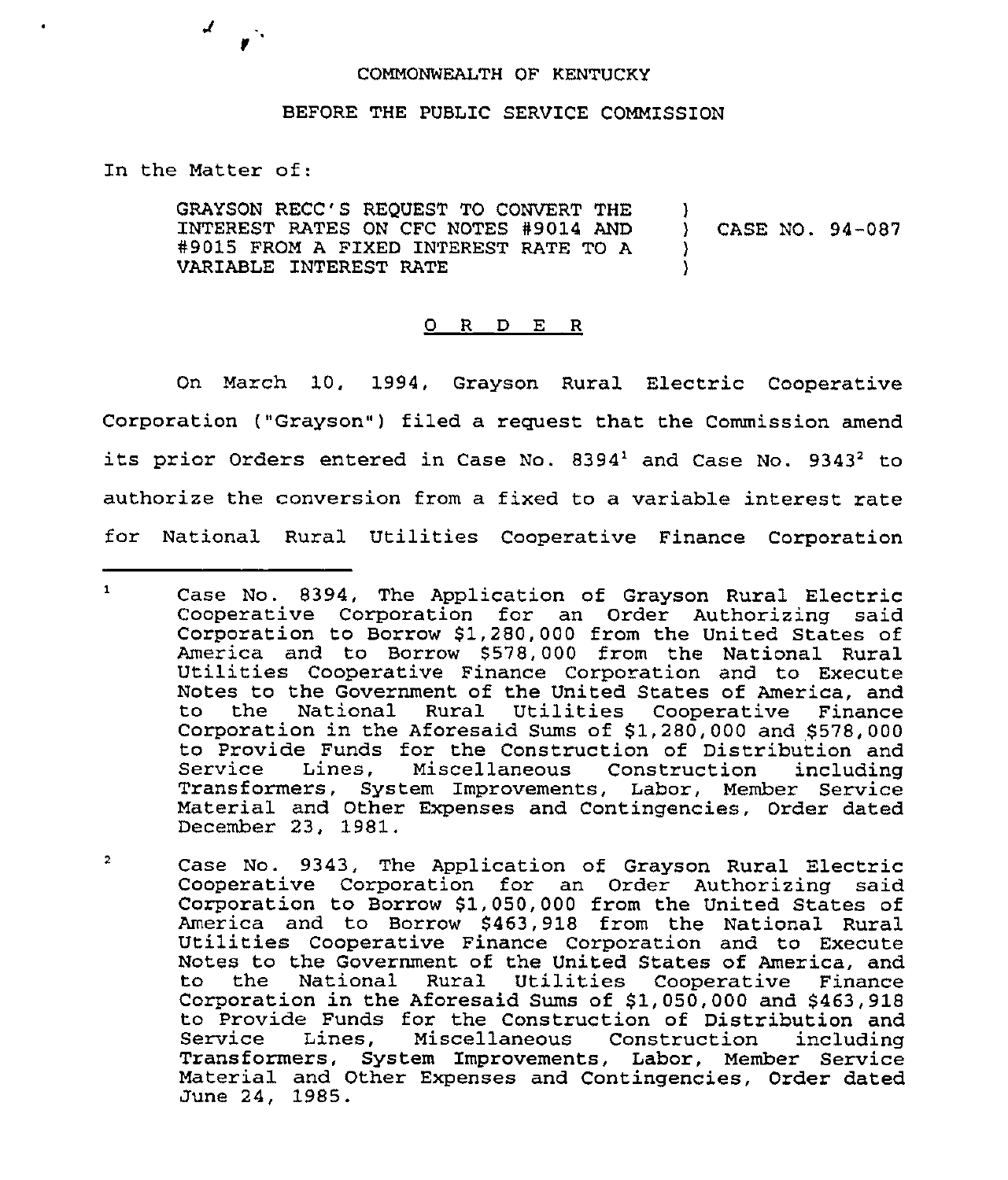("CFC") Loan Nos. 9014 and 9015. The terms of these 35-year loans originally provided for a fixed interest rate for the first <sup>7</sup> years, after which, the rate would be renegotiated. Since the execution of these loans, interest rates have been substantially reduced and CFC allowed borrowers to convert to a reduced variable interest rate. The current fixed interest rate on both of these loans is 9.375 percent. The variable rate applicable for these loans is 4.10 percent. On October 22, 1993, Grayson's Board of Directors voted to convert to the variable rate.

 $\mathbf{A}^{\bullet}$  and  $\mathbf{A}^{\bullet}$ 

When converting from the fixed rate program to the variable rate program, CFC normally requires the payment of a conversion fee. However, the loans have been in force long enough that both are at the renegotiation period. Under the CFC loan conditions, a borrower may change interest rate options without paying a conversion fee.

Grayson provided a series of Internal Rate of Return ("IRR") analyses for each loan it proposed to convert. Under the IRR approach, the goal of the borrower would be to utilize the interest rate program which produces the lowest IRR. Grayson compared the fixed interest rate available as of January 1994 of 6.55 percent against the applicable variable interest rate. For each loan, Grayson provided an IRR value for the following different scenarios:

1. The current variable rate remained constant for the remainder of the pricing cycle ("Scenario I")

 $-2-$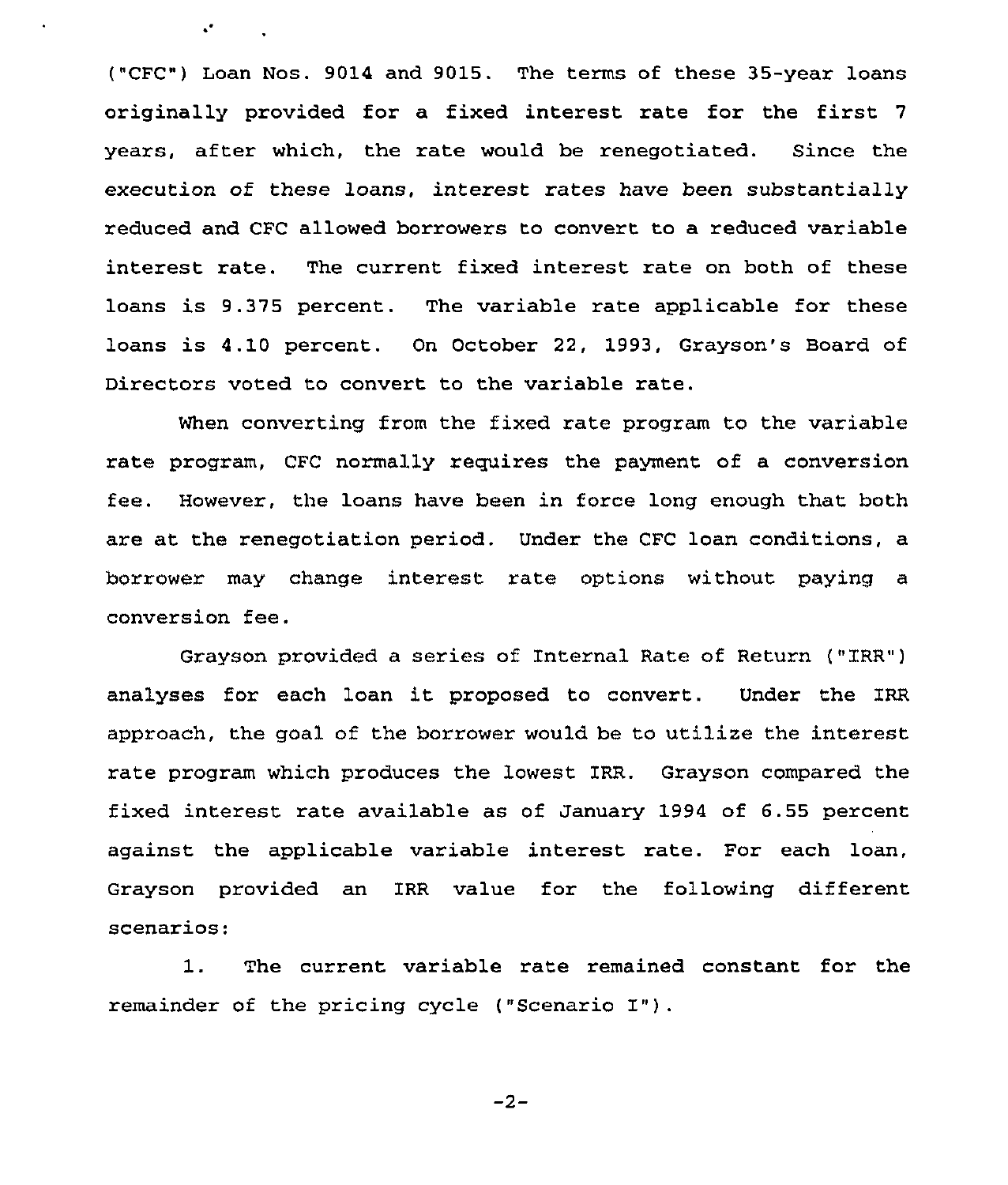2. The current variable rate would begin increasing by .25 percent each quarter, beginning with the third quarter after conversion, for the remainder of the pricing cycle ("Scenario II").

3. The third scenario involved determining the variable interest rates which, when applied beginning with the third quarter after conversion, would result in an IRR value approximately equal to the IRR value resulting from the currently available fixed interest rate. Grayson considered this the breakeven scenario.

Scenario I resulted in a net cumulative savings of 6117,104. Scenario II, which contained a constant increase in the variable interest rate, resulted in a net cost increase \$68,043. This is not a likely scenario because of the defined parameters. Many utilities view the assumptions in Scenario II to be <sup>a</sup> "worst case" scenario. Grayson, though, did not state this. Scenario III showed that the variable interest rate could reach 7.31 percent and Grayson would still be better off using the variable option than the fixed option.

Grayson plans to monitor the rates monthly and use CFC's "FXVAR" program to determine whether or not the loans should be locked into a fixed rate at some point in the future. Based upon Grayson's analyses and the conditions presented in this case, the conversions of the loans should result in interest savings on an IRR basis and the loans should be converted as requested.

 $-3-$